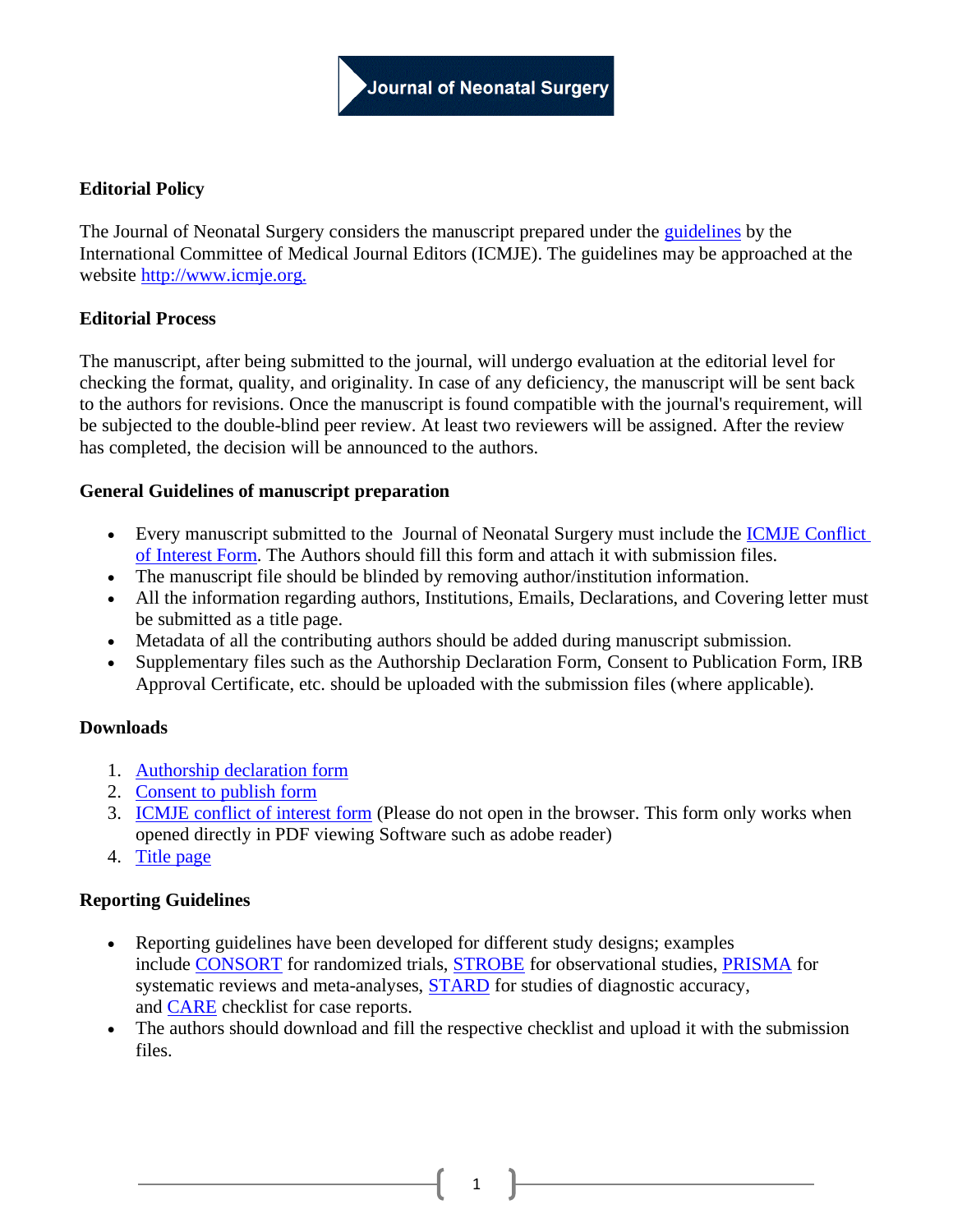# **Manuscript Preparation**

The manuscripts should accompany a title page.

# **Title Page**

It includes general information about an article and its authors such as article title, author information, any disclaimers, sources of support, word count, and sometimes the number of tables and figures. It must be composed of; (Submit separately, do not merge it with the main manuscript file). [Download example](http://jpedas.org/setup/title.docx)

- 1. *Article title*.
- 2. *Author information*. Please add affiliation details including the name of the department(s) and institution(s) or organizations, email address, and Open Researcher and Contributor Identification (ORCID- optional/may be added to article submission metadata) of each author. Please indicate the Corresponding Author with Asterisk (\*). Also, provide an address for correspondence.
- 3. *Disclaimers (if any)*. An example of a disclaimer is an author's statement that the views expressed in the submitted article are his or her own and not an official position of the institution or funder.
- 4. *Source(s) of support*. These include grants, equipment, drugs, and/or other support that facilitated the conduct of the work described in the article or the writing of the article itself.
- 5. *Conflict of Interest/Disclosure of relationships and activities.* Please paste the statement generated using the [ICMJE Conflict of Interest Form.](http://www.icmje.org/downloads/coi_disclosure.pdf)
- 6. *Acknowledgments.*
- 7. *Consent to Publication*. Please add this statement to your title page (Also submit Consent Form during uploading of the manuscript) "Author(s) declared taking informed written consent for the publication of clinical photographs/material (if any used), from the legal guardian of the patient with an understanding that every effort will be made to conceal the identity of the patient, however it cannot be guaranteed."
- 8. *Author Contribution*. Refer to [ICMJE Authorship Criteria.](http://www.icmje.org/recommendations/browse/roles-and-responsibilities/defining-the-role-of-authors-and-contributors.html#two) Please add the contribution of each author, e.g. "Author(s) declared to fulfill authorship criteria as devised by ICMJE and approved the final version. Authorship declaration form indicating individual contribution, submitted by the author(s), is available with the editorial office."
- 9. IRB approval status and number. Only required for original research articles
- 10. Trial Registration number. Only required for RCTs.
- 11. *Word count*. A word count for the paper's text, excluding its abstract, acknowledgments, tables, figure legends, and references.
- 12. *The number of figures and tables*.
- 13. *Covering letter.*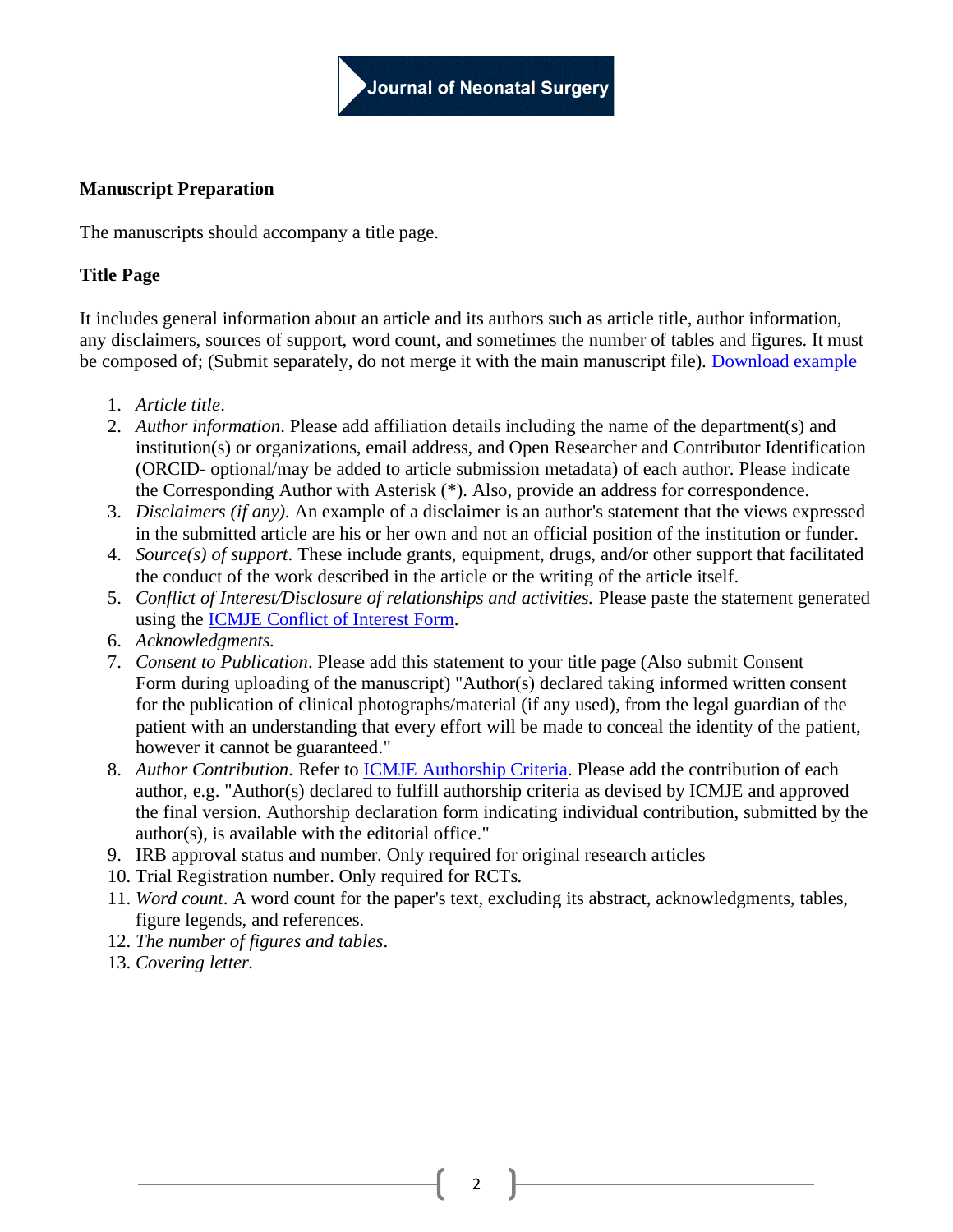## **Abstract**

Original research, systematic reviews, meta-analyses, narrative review articles, case series, and case reports require structured abstracts.

- *Original Research Article*. The abstract is divided into 4 subheadings which are self-explanatory, Background, Methods, Results, and Conclusion. About 3-5 keywords/MeSH should be added at the end of the abstract.
- *Systematic review/meta-analysis*. The abstract is divided into 4 subheadings which are selfexplanatory, Background, Methods, Results, and Conclusion. At the end of the abstract Trial registration number should be pasted. Unregistered trials can write "Unregistered trial" in place of Trial registration no. About 3-5 keywords/MeSH should be added at the end of the abstract.
- Case *series*: Abstract is divided into 3 subheadings; Background, Results, and Conclusion. About 3-5 keywords/MeSH should be added at the end of the abstract.
- Case Reports: Abstract is divided into 3 subheadings; Background, Case Presentation, and Conclusion. About 3-5 keywords/MeSH should be added at the end of the abstract.
- In the rest of the categories where abstract is applicable, an unstructured abstract should be submitted along with 3-5 keywords/MeSH.

### **Introduction**

- Provide a context or background for the study (that is, the nature of the problem and its significance).
- State the specific purpose or research objective of, or hypothesis tested by, the study or observation in 1-2 paragraphs.
- Cite only directly pertinent references (3-5), and do not include data or conclusions from the work being reported.

## **Methods**

- The Methods section should aim to be sufficiently detailed such that others with access to the data would be able to reproduce the results.
- The Methods section should include a statement indicating that the research was approved by an independent local, regional, or national review body (e.g., ethics committee, institutional review board).
- Describe settings (Institution/lab/hospital etc.) of the study
- Describe duration during which the study was completed
- Mention clearly about the study design used.
- Briefly describe inclusion/exclusion criteria
- Specify the study's main and secondary objectives–usually identified as primary and secondary outcomes.
- Identify methods, equipment (give the manufacturer's name and address in parentheses), and procedures in sufficient detail to allow others to reproduce the results.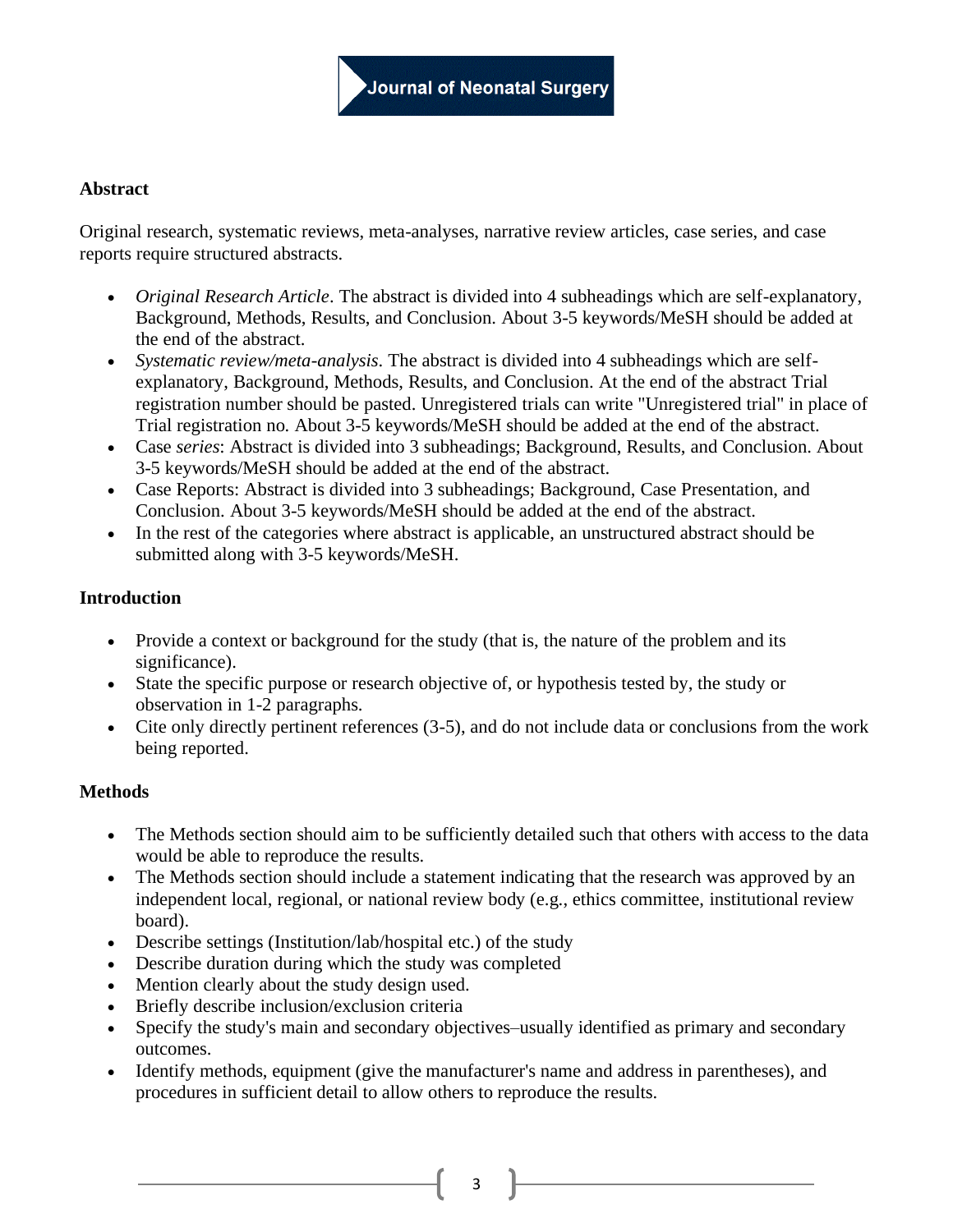- Give references to established methods, including statistical methods; provide references and brief descriptions for methods that have been published but are not well-known; describe new or substantially modified methods, give the reasons for using them, and evaluate their limitations.
- Precisely identify all drugs and chemicals used, including generic name(s), dose(s), and route(s) of administration. Identify appropriate scientific names and gene names.
- Describe statistical methods with enough detail to enable a knowledgeable reader with access to the original data to judge its appropriateness for the study and to verify the reported results. Avoid relying solely on statistical hypothesis testing, such as *P* values, which fail to convey important information about effect size and precision of estimates. Specify the statistical software package(s) and versions used.

## **Results**

- Present your results in logical sequence in the text, tables, and figures, giving the main or most important findings first.
- Do not repeat all the data in the tables or figures in the text; emphasize or summarize only the most important observations.
- Provide data on all primary and secondary outcomes identified in the Methods Section.
- Extra or supplementary materials and technical details can be placed in an appendix where they will be accessible but will not interrupt the flow of the text, or they can be published solely in the electronic version of the journal.
- Give numeric results not only as derivatives (for example, percentages) but also as the absolute numbers from which the derivatives were calculated.
- Use graphs as an alternative to tables with many entries; do not duplicate data in graphs and tables.
- Avoid nontechnical uses of technical terms in statistics, such as "random" (which implies a randomizing device), "normal," "significant," "correlations," and "sample."
- Separate reporting of data by demographic variables, such as age and sex, facilitate pooling of data for subgroups across studies and should be routine unless there are compelling reasons not to stratify reporting, which should be explained.
- To organize, the result section can also be divided into subheadings such as Demography, Presentation, Management, Outcome.

## **Discussion & Conclusion**

- It is useful to begin the discussion by briefly summarizing the main findings and explore possible mechanisms or explanations for these findings.
- Emphasize the new and important aspects of your study and put your findings in the context of the totality of the relevant evidence.
- State the limitations of your study and explore the implications of your findings for future research and clinical practice or policy.
- Discuss the influence or association of variables, such as sex and/or gender, on your findings, where appropriate, and the limitations of the data.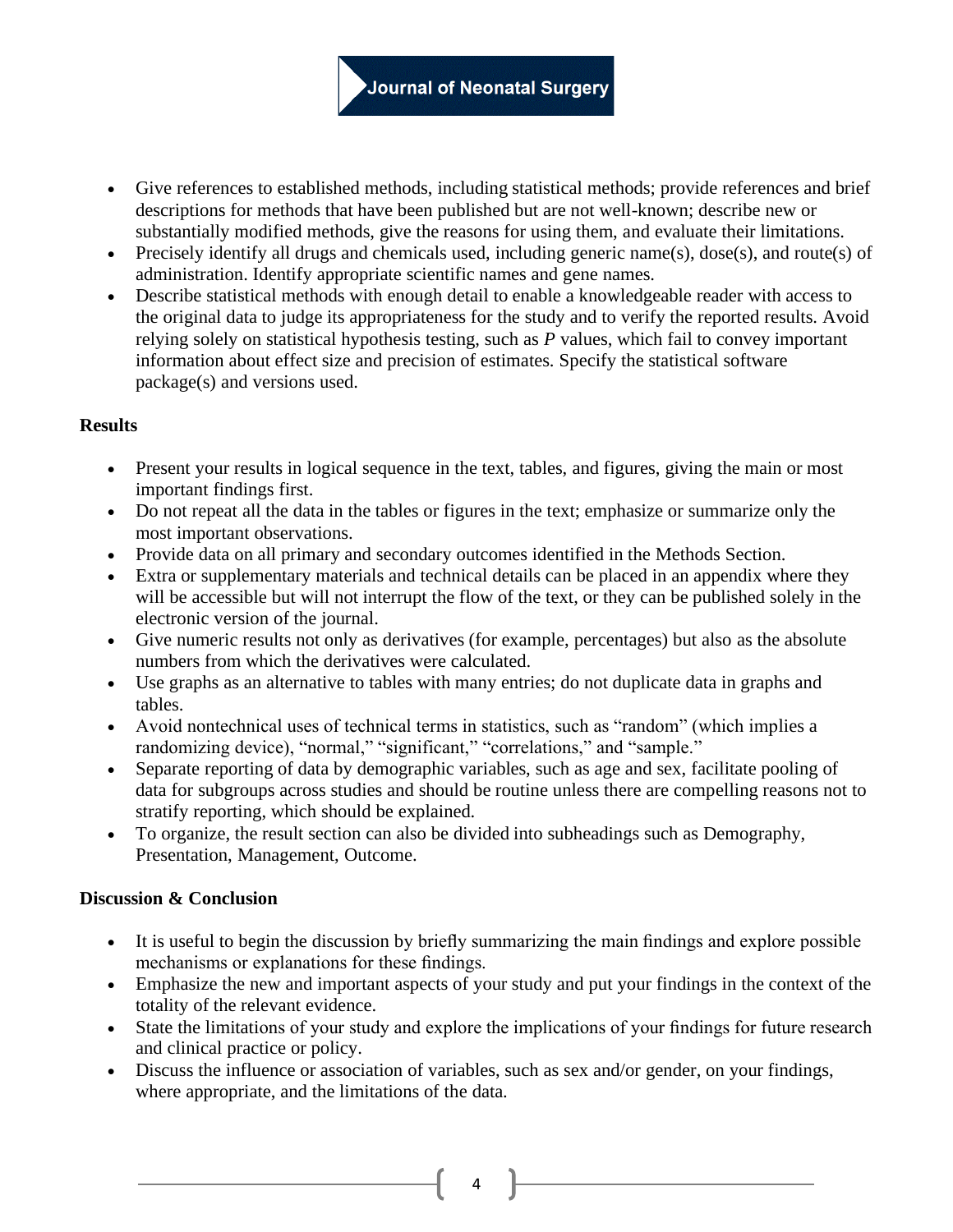- Do not repeat in detail data or other information given in other parts of the manuscript, such as in the Introduction or the Results section.
- Link the conclusions with the goals of the study but avoid unqualified statements and conclusions not adequately supported by the data.
- Distinguish between clinical and statistical significance and avoid making statements on economic benefits and costs unless the manuscript includes the appropriate economic data and analyses.
- Avoid claiming priority or alluding to work that has not been completed. State new hypotheses when warranted but label them clearly.

## **References**

### **General Considerations Related to References**

- Authors should provide direct references to original research sources whenever possible.
- References should not be used by authors, editors, or peer reviewers to promote self-interests.
- Authors should avoid citing articles in predatory or pseudo-journals. Although references to review articles can be an efficient way to guide readers to a body of literature, review articles do not always reflect original work accurately.
- On the other hand, extensive lists of references to original work on a topic can use excessive space. Fewer references to key original papers often serve as well as more exhaustive lists, particularly since references can now be added to the electronic version of published papers, and since electronic literature searching allows readers to retrieve published literature efficiently.
- References to papers accepted but not yet published should be designated as "in the press" or "forthcoming." Information from manuscripts submitted but not accepted should be cited in the text as "unpublished observations" with written permission from the source.
- Published articles should reference the unique, persistent identifiers of the datasets employed.
- Avoid citing a "personal communication" unless it provides essential information not available from a public source, in which case the name of the person and date of communication should be cited in parentheses in the text. For scientific articles, obtain written permission and confirmation of accuracy from the source of personal communication.
- References should be numbered consecutively in the order in which they are first mentioned in the text. Identify references in text, tables, and legends by Arabic numerals in parentheses. e.g. "*Acute appendicitis is an acute inflammation of the vermiform appendix.[1]*"

## **Reference Style and Format**

- References should follow the standards summarized in the NLM's International Committee of [Medical Journal Editors \(ICMJE\) Recommendations for the Conduct, Reporting, Editing and](https://www.nlm.nih.gov/bsd/uniform_requirements.html)  [Publication of Scholarly Work in Medical Journals: Sample References](https://www.nlm.nih.gov/bsd/uniform_requirements.html) webpage and detailed in the [NLM's Citing Medicine, 2nd edition.](https://www.ncbi.nlm.nih.gov/books/NBK7256/)
- Vancouver style of reference citing is used in the Journal of Neonatal Surgery
- et al should follow after 6 authors.
- References must be cited within the text in chronological sequence.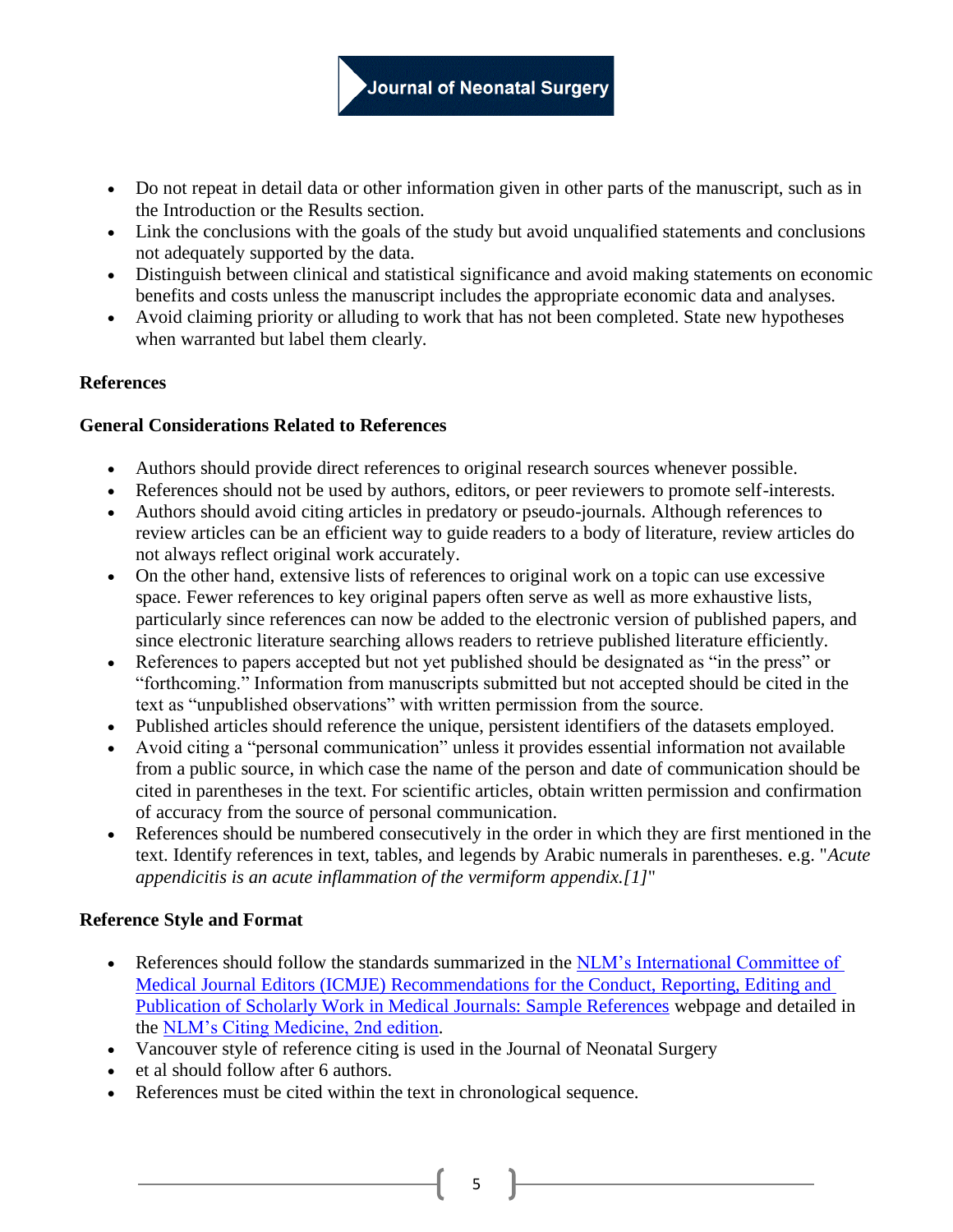- The numerical reference no. should be written in square brackets just after the full stop. For example*; Appendicitis is rarely diagnosed in neonates. [1,2]*
- Examples of various references are as under;

*Article within a journal:* Koonin EV, Altschul SF, Bork P. BRCA1 protein products: functional motifs. *Nat Genet.* 1996;13:266-7.

*Article within a journal supplement:* Orengo CA, Bray JE, Hubbard T, LoConte L, Sillitoe I. Analysis and assessment of ab initio three-dimensional prediction, secondary structure, and contacts prediction. *Proteins.* 1999, 43(Suppl 3):149-70.

*In press article:* Kharitonov SA, Barnes PJ. Clinical aspects of exhaled nitric oxide. *Eur Respir J*, in press.

*Published abstract:* Zvaifler NJ, Burger JA, Marinova-Mutafchieva L, Taylor P, Maini RN. Mesenchymal cells, stromal-derived factor-1, and rheumatoid arthritis [abstract]. *Arthritis Rheum.* 1999, 42**:** 250.

*Article within conference proceedings:* Jones X. Zeolites and synthetic mechanisms. In *Proceedings of the First National Conference on Porous Sieves: 27-30 June 1996; Baltimore.* Edited by Smith Y. Stoneham: Butterworth- Heinemann; 1996:16-27.

*Book chapter, or article within a book:* Schnepf E. From prey via endosymbiont to plastids: comparative studies in dinoflagellates. In: *Origins of Plastids. Volume 2.* 2nd edition. Edited by Lewin RA. New York: Chapman and Hall; 1993:53-76.

*The whole issue of the journal:* Ponder B, Johnston S, Chodosh L (Eds). Innovative oncology. In *Breast Cancer Res* 1998, 10:1-72.

*Whole conference proceedings:* Smith Y (Ed). *Proceedings of the First National Conference on Porous Sieves: 27-30 June 1996; Baltimore.* Stoneham: Butterworth-Heinemann; 1996.

*Complete book:* Margulis L. *Origin of Eukaryotic Cells.* New Haven: Yale University Press; 1970.

*Monograph or book in a series:* Hunninghake GW, Gadek JE. The alveolar macrophage**.** In *Cultured Human Cells and Tissues.* Edited by Harris TJR. New York: Academic Press; 1995:54-56. [Stoner G (Series Editor): *Methods and Perspectives in Cell Biology,* vol 1.]

*Book with institutional author:* Advisory Committee on Genetic Modification: *Annual Report.* London; 1999.

*Ph.D. thesis:* Kohavi R. Wrappers for performance enhancement and oblivious decision graphs. *Ph.D. thesis.* Stanford University, Computer Science Department; 1995.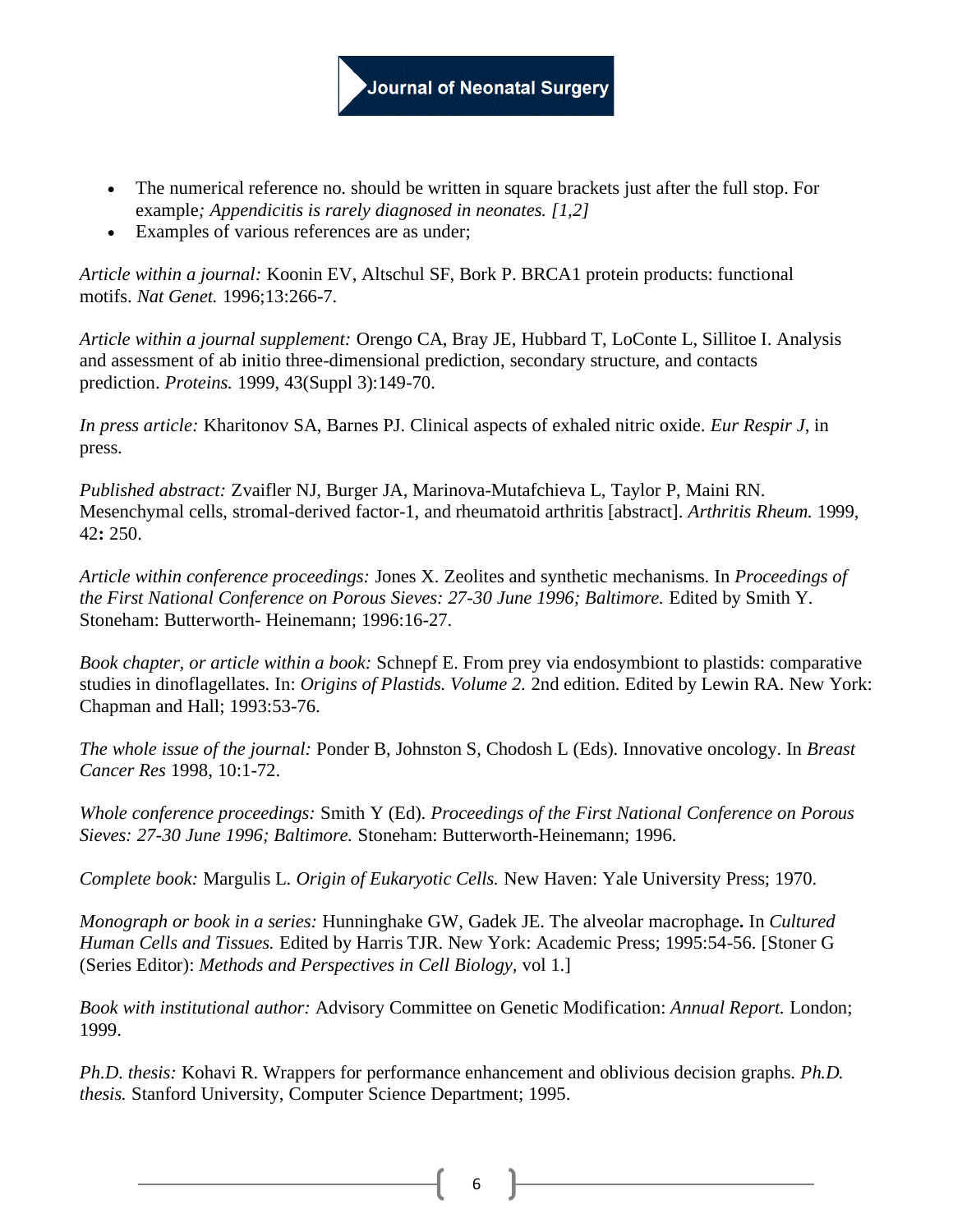# Journal of Neonatal Surgery

*Online journal article: Saha S. Live workshops: A time to rethink. J Indian Assoc Pediatr Surg. [serial online] 2018 [cited 2018 Jun 18]; 23:55-6. Available from: <http://www.jiaps.com/text.asp?2018/23/2/55/228894>*

# **Tables**

- Tables capture information concisely and display it efficiently; they also provide information at any desired level of detail and precision. Including data in tables rather than text frequently makes it possible to reduce the length of the text.
- Titles in tables should be short but self-explanatory, containing information that allows readers to understand the table's content without having to go back to the text.
- Be sure that each table is cited in the text.
- Give each column a short or an abbreviated heading.
- Authors should place explanatory matter in footnotes, not in the heading. Explain all nonstandard abbreviations in footnotes and use symbols to explain information if needed.
- If you use data from another published or unpublished source, obtain permission, and acknowledge that source fully.
- Additional tables containing backup data too extensive to publish in print may be appropriate for publication in the electronic version of the journal, deposited with an archival service, or made available to readers directly by the authors. An appropriate statement should be added to the text to inform readers that this additional information is available and where it is located.
- Submit such tables for consideration with the paper so that they will be available to the peer reviewers.

# **Illustrations (Figures)**

- High-quality images/photographs with good resolution should be submitted preferably in tiff or jpeg format.
- Pixilated images will not be published
- For radiological and other clinical and diagnostic images, as well as pictures of pathology specimens or photomicrographs, send high-resolution photographic image files. Before-and-after images should be taken with the same intensity, direction, and color of light.
- Photomicrographs should have internal scale markers. Symbols, arrows, or letters used in photomicrographs should contrast with the background. Explain the internal scale and identify the method of staining in photomicrographs.
- Figures should be numbered consecutively according to the order in which they have been cited in the text.
- If a figure has been published previously, acknowledge the source, and submit written permission from the copyright holder to reproduce it. Permission is required irrespective of authorship or publisher except for documents in the public domain.
- In the manuscript, legends for illustrations should be on a separate page, with Arabic numerals corresponding to the illustrations. When symbols, arrows, numbers, or letters are used to identify parts of the illustrations, identify, and explain each one clearly in the legend.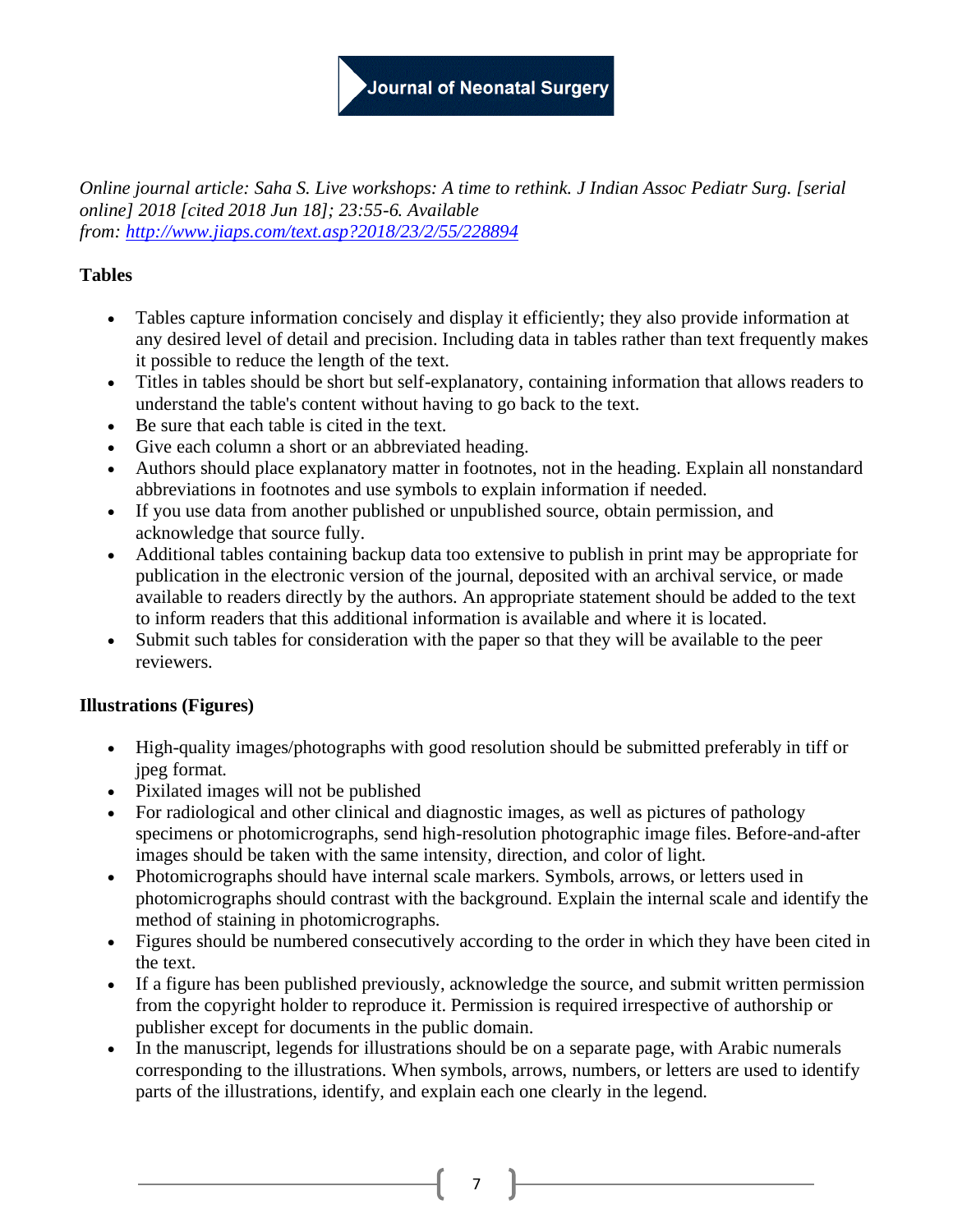## **Units of Measurement**

- Measurements of length, height, weight, and volume should be reported in metric units (meter, kilogram, or liter) or their decimal multiples.
- Temperatures should be in degrees Celsius. Blood pressures should be in millimeters of mercury unless other units are specifically required by the journal.
- Authors should report laboratory information in both local and International System of Units (SI).
- Drug concentrations may be reported in either SI or mass units, but the alternative should be provided in parentheses where appropriate.

## **Abbreviations and Symbols**

- Use only standard abbreviations; the use of nonstandard abbreviations can be confusing to readers.
- Avoid abbreviations in the title and abstract of the manuscript.
- The spelled-out abbreviation followed by the abbreviation in parenthesis should be used on the first mention unless the abbreviation is a standard unit of measurement.

## **Types of Manuscripts**

Editorial: Editorial is usually invited and reviewed at the editorial level. Editorials should describe emerging dimensions in the specialty.

Original Articles: The Journal of Neonatal Surgery invites manuscripts (original research) in this category of submission on the etiology, pathophysiology, genetics, diagnosis, associations, treatment, and outcomes of neonates with surgical conditions. However, the institute's experience regarding the management of these patients is also entertained. The studies having mixed populations (including neonatal patients as well) are also considered for publication (The ultimate deciding authority will be Editor in Chief).

Each manuscript should be accompanied by a structured abstract divided into Background, Methods, Results, and Conclusion. Three to five keywords/MeSH for indexing should be provided along with the abstract.

The text should be divided into sections of introduction, methods, results, and discussion. Key messages should be provided at the end of the manuscript as conclusions. The rationale of the study should be clearly stated in the introduction section. Methods part should clearly state the type of study model (descriptive, correlational, causal-comparative, or experimental), nature of data collection (retrospective/prospective), settings of the research along with the duration of the study. The statistical tool used (with version) and data analysis procedure must be added in the methods section. The results section should describe the findings of the study. Every effort should be made to avoid data duplication in the text and tables. The discussion section should explain the result findings of the study in light of available literature. Recent literature should be cited and due share of local literature must be cited and analyzed. The last paragraph of the discussion should describe the limitations of the study and suggestions to further improve the level of evidence.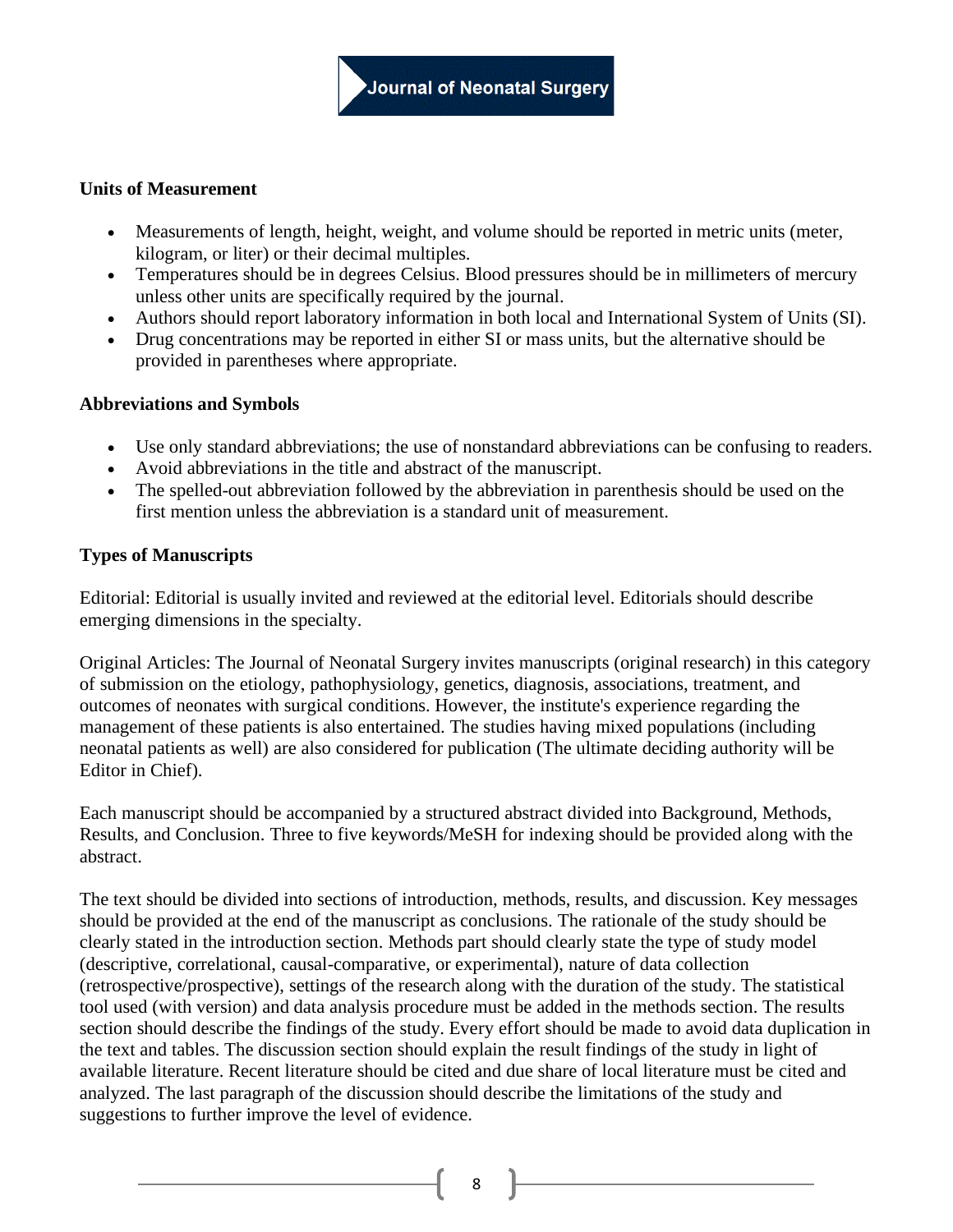Review Articles: It includes systematic review/metanalysis and narrative reviews. This kind of manuscript is highly appreciated. Proper guidelines should be followed especially for Systematic review/metanalysis.

Brief reports/Case series: These are concise ways of reporting original research or case series and follow the same format as for original articles. The text should be limited to 1500 words with three figures or tables, and 15-20 references.

Case Report: A clinically observed rare finding, a new aspect/entity or phenomenon may be considered under this category. The text should be up to 1000-1200 words and divided into abstract, keywords, introduction, case report and discussion, conclusion, and references. Three or fewer images/tables with 10 latest references are allowed.

Letter to the Editor: It should be prepared for queries/comments regarding recent publication in the journal or some important aspect of neonatal surgery. The word count should not be more than 500 words with 5 references.

Case letter: This category publishes brief case-reports. No abstract is needed and the word count should be 500 with 5 references. Only 1-2 images are allowed.

Images/Radiological quiz: Important clinical images or clinical/radiological findings may be discussed under this segment. The word count should be less than 500 along with 5 references.

Other categories: The journal considers other categories of manuscripts as well. These are Short communication, Athena's Pages, Clinical Practice Articles, Face the Examiner, and Evidence-Based Report, etc.

### **Manuscript Submission**

The manuscript can be submitted online at the journal's website [\(http://www.jneonatalsurg.com\)](http://www.jneonatalsurg.com/). Figures/tables may be submitted separately or embedded in the word file. However, a maximum of 4MB size of an individual file is allowed.

### **Authorship Criteria**

To give appropriate credit to each author of a paper, the individual contributions of authors to the manuscript should be specified in this section. At present, the journal is not publishing this information with the manuscript, however, it is mandatory to submit this information.

An "author" is generally considered to be someone who has made substantive intellectual contributions to a published study. To qualify as an author one should

1) have made substantial contributions to conception and design, or acquisition of data, or analysis and interpretation of data;